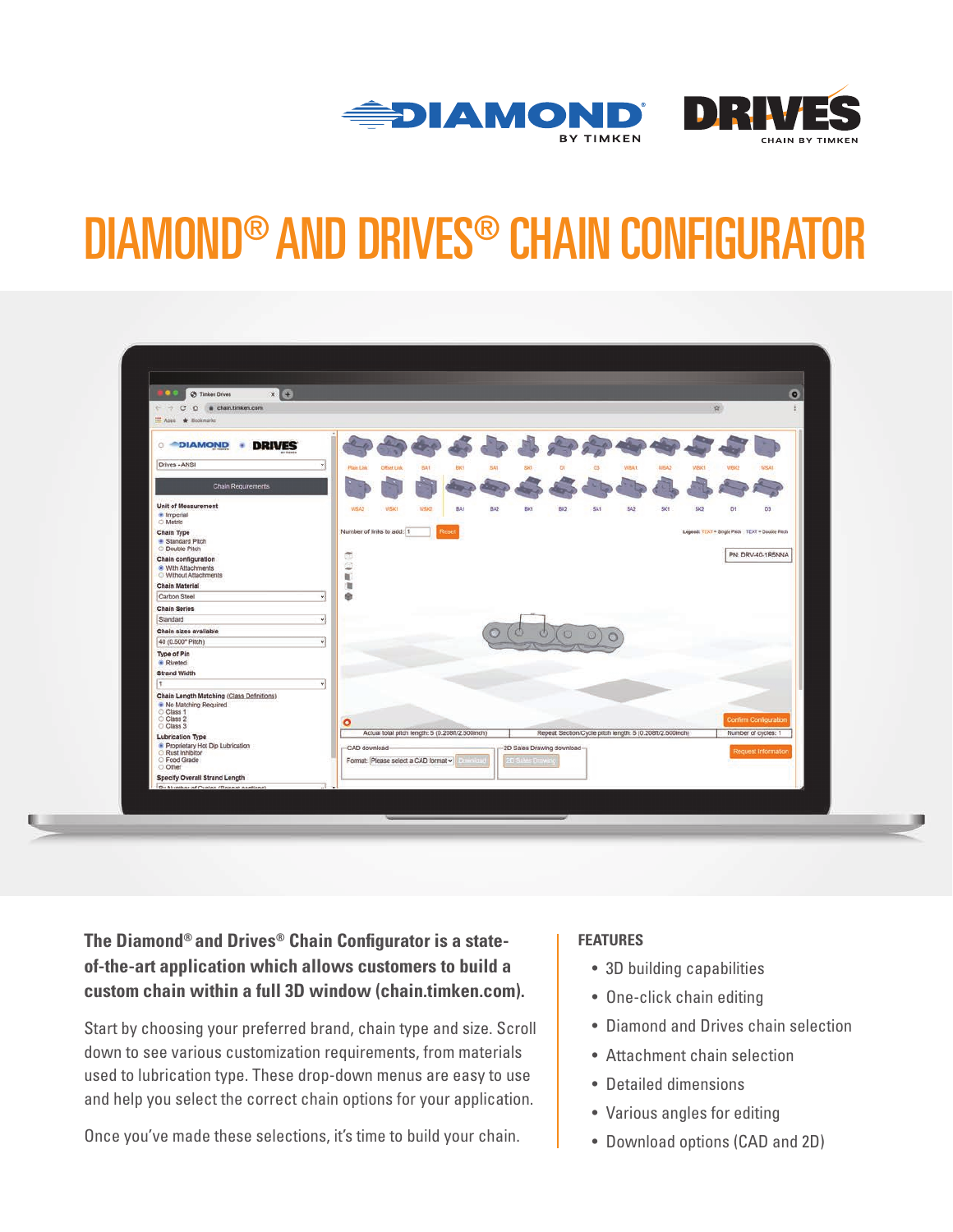## **BUILDING YOUR CHAIN**

With one-click chain editing, creating a custom chain has never been easier. Our configurator simplifies the process by utilizing drag and drop features, various angles to view the product and the ability to reset the design with a click of a button.

Detailed dimensions appear while building your strand; with every link added, the total pitch length updates immediately. Build your chain with or without attachments to meet your exact specifications. Create something truly unique.

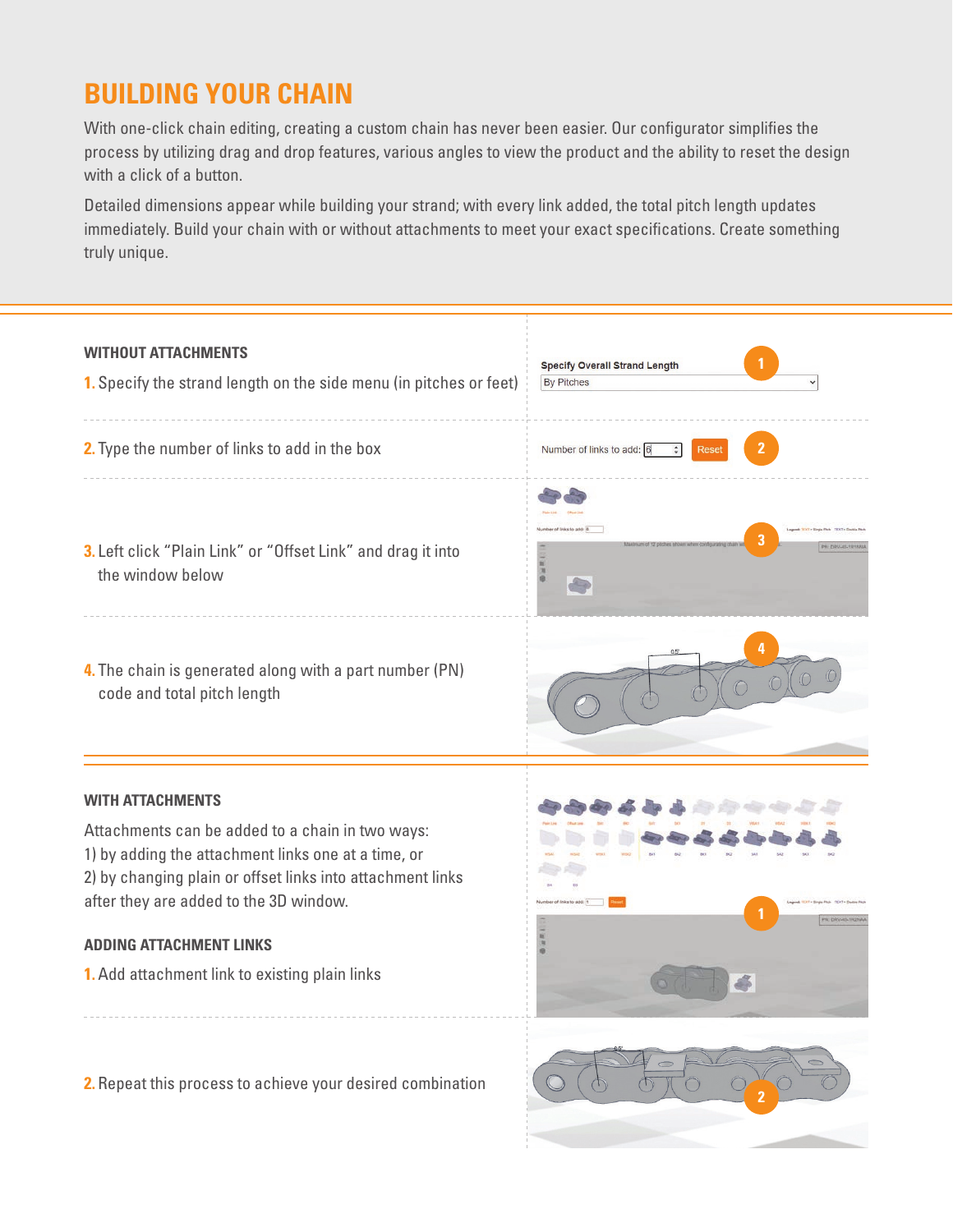

### **CAD DOWNLOAD**

- **1.** Left click dialog box, select format from drop-down menu and left click "Download" to download design
- **2.** The message "Please wait…" displays as the design begins to download a zip file



**3.**Open the zip file to see your CAD download; all information you selected in the configurator will appear in this document